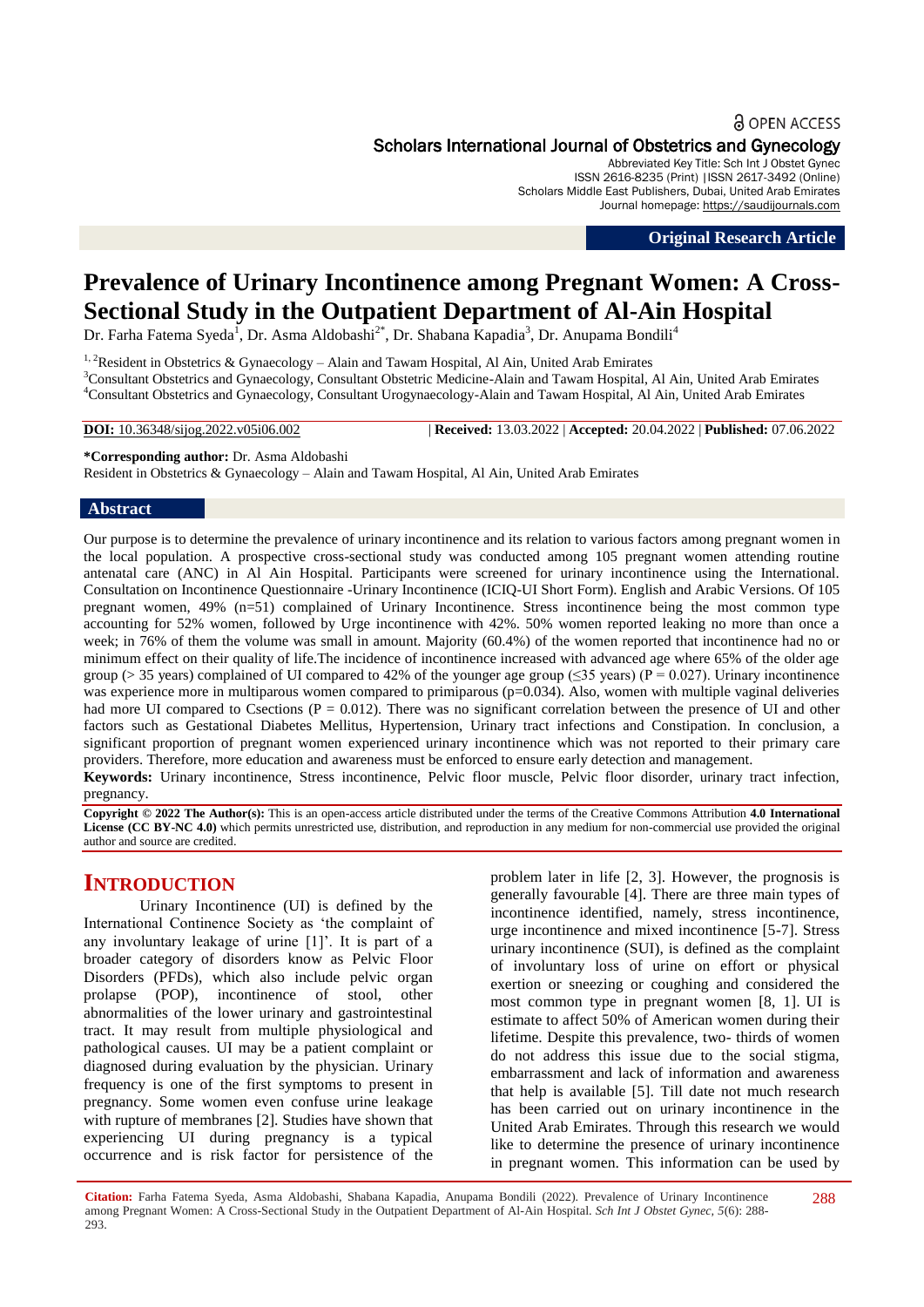physicians involved in the care of pregnant women to provide better counselling. Women can be given appropriate information regarding the risk factors that lead to UI and their prevention and treatment during pregnancy. As well as, education programs can be established to improve the general attitude towards the problem [9]. UI during pregnancy is generally a selflimiting condition. The prevalence has varied worldwide, stress incontinence more than urge incontinence accounting between 32% to 67% during pregnancy. Another prevalence study conducted in Turkey revealed a prevalence rate of 16.4% to 49.9%. Also, the overall prevalence of UI in a study of pregnant women by Kocaoz *et al*. was 27% [2, 10]. The prevalence was found to be maximum during pregnancy, most during the third trimester and decreases gradually postpartum. Prevalence in pregnancy was found to be a predictor of UI even at 5 years post-delivery irrespective of the mode of delivery [2, 6, 10]. During pregnancy a number of alterations in the maternal anatomy, physiology and biochemistry occur to accommodate the growing fetus. Pregnancy related hormones also play a role, there is a decrease in the levels of relaxin and collagen and persistently raised progesterone due to pregnancy [2, 9]. Although no direct correlation was found with the increase in progesterone levels to causing urethral weakness, it causes smooth muscle relaxation throughout the body, including the ureter, bladder and urethra. Relaxin plays a vital role in maintaining urethral pressure, during the second trimester there is a drop in relaxin levels which lead of decreased in urethral pressure [4, 11]. A research conducted by Losif and colleagues in 1980, using urethrocystometry on primigravidas, reported that bladder pressures increased progressively from early pregnancy till term, at the same time the intra-urethral pressure rises. This maintains a balance between the two and continence is maintained. Despite this physiological mechanism, at least 50% of women experience some degree of urinary incontinence by the third trimester [2, 5, 12]. Towards the end of the pregnancy, the mechanical effects of the growing uterus and fetus lead to a decrease in bladder capacity. The urinary bladder gets displaces upward and flattened in the anteroposterior direction converting its normal convex surface to concave [7]. Normal bladder capacity in the first trimester in 410 ml, however by the third trimester is reduced to 272 ml [5]. The increasing weight of the uterus on the bladder, the fetal growth and descent of the presenting part into the pelvis increases the pressure on the pelvic floor muscles (PFM) and cause weakness. This weakness causes bladder neck and urethral mobility, further leading to reduction in strength of the urethral sphincter. Therefore, as the pressure of the abdominal organs on the bladder increases, the internal bladder pressure increases and becomes more than the urethral closure pressure, rendering the urethral sphincter weak and resulting in urinary incontinence [1, 7, 12]. In summary, multiple factors are associated with causing pelvic floor muscle

weakness and stress incontinence in pregnancy; however the exact mechanism remains unclear.

Multiple risk factors have been identified to cause UI in pregnancy. The most relevant factors include maternal age, parity, obesity, smoking and individual predisposition i.e. genetic differences in connective tissue [2, 12]. Other risk factors include pre pregnancy urinary incontinence, gestational diabetes mellitus and constipation [9]. Maternal age found in close association with UI, however no specific cause identified, one of the multiple reasons could be latent manifestation of denervation during parturition [4, 11]. Obesity has a strong effect on UI as Prepregnancy and postnatal weight loss have shown to decrease the symptoms of UI drastically. Therefore, maintaining normal BMI is important for prevention [4, 12]. Parity directly associated with progression of UI; risk increased significantly after vaginal delivery compared to nulliparous [4]. The reason is due to neuromuscular damage caused by vaginal delivery leading to UI and PFM defects [5]. Hypothetically Forceps, vacuum delivery and episiotomy have been associated with UI but literature shows inconsistent relationship. Episiotomy doesn"t have direct association to UI, still evidence doesn't encourage giving it routinely [1, 13]. Mode of delivery was causing another dilemma, some observational studies suggested that caesarean section has lower rate of PFM disorders including UI. A Swedish study also reported likewise data with significantly increased stress incontinence in women delivered only vaginal delivery compared to women with only caesarean section delivery [14]. However, United States National Institute of Health in 2006 concluded that the existing data does not adequately answer the question of whether elective caesarean section can reduce the risk of PFM disorders and that the other harms of caesarean delivery need to be weighed against this benefit [11]. Therefore, it is not recommended as a prophylactic measure.

Psychosocial effects of UI show in negligence of women to report their urine leakage due to embarrassment especially endemic in the Middle Eastern population as the women would rather suffer in silence rather than talk about their symptoms. Their conscious about their appearance, odour and this effects their self-esteem and social interactions. They face difficulties with physical activity and travel. They can even isolate themselves to the point of being at home the entire time and this can lead to depression [2, 4, 12]. Prophylaxis and management of PFM weakness first introduced by Dr Arnold Kegel in the 1950s who described a method to reduce the risk of urinary incontinence and post-partum urinary loss. The method was implemented where women were taught how to contract their levator ani and periturethral muscles, hence strengthening the pelvic floor. We now commonly refer to these as the "Kegel" exercise [5, 11, 12]. Several studies have found that PFME"s done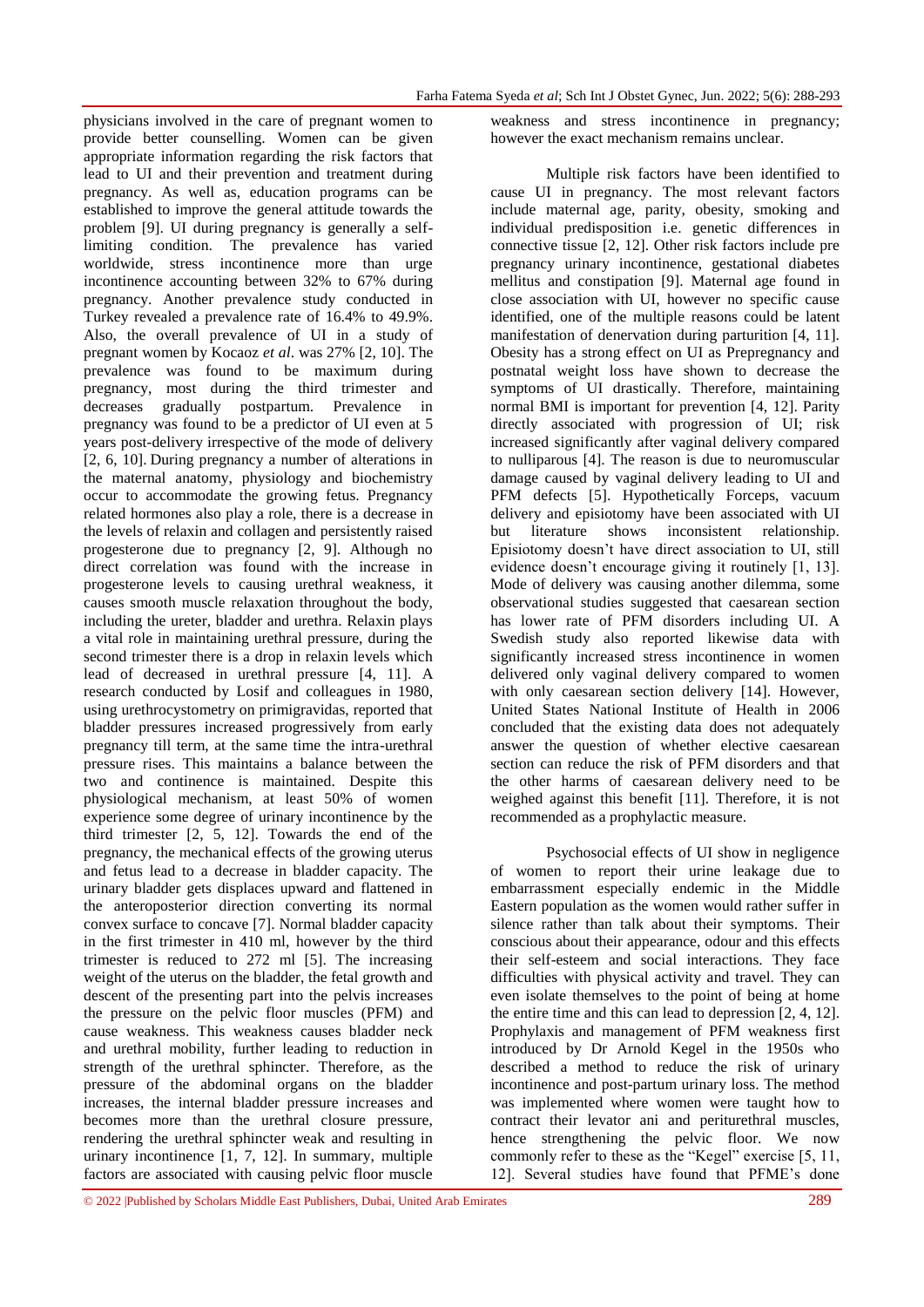during pregnancy have been found to decrease the risk of UI in pregnancy and for a short- term post-partum [4].

# **MATERIAL AND METHODS**

This is a prospective cross-sectional study conducted between September 2018 to December 2018, among 105 pregnant women attending routine antenatal care clinic (ANC) at Al Ain Hospital, Al Ain, and United Arab Emirates. Al Ain Hospital is fully accredited hospital by Joint Commission International (JCIA). It serves as a teaching and referral medical institute having close collaboration with the College of Medicine and Health Sciences at United Arab Emirates University (UAEU).

The women were interviwed using the International Consultation on Urinary Incontinence (ICIQ – UI Short form) in English and Arabic Versions. These are internationally recognized questionnaires obtained from the University of Bristol, United Kingdom. This form serves as an efficient tool in evaluating the frequency, severity and impact on quality of life (QoL) of urinary incontinence. It is easy to understand questionnaire available in various languages as per patient population. We used this short and simple questionnaire to screen for incontinence in the pregnant women attending the outpatient clinics and obtained a comprehensive summary of their symptoms. Also, literature review of similar studies was carried out to prepare a checklist of variables. Descriptive statistics showing in [Table.1] including details from patient history such as age, parity, gravid status, and other associated risk factors to urinary incontinence were identified. This information was obtained retrospectively from patient records. The inclusion criteria for this study were pregnant women in the first, second or third trimesters. While the exclusion criteria by default was non- pregnant patients. The women were classified into the three trimesters based on the weeks of gestation on presentation to the clinic. Pregnancy up to 12 weeks was considered as first trimester, from 13th to the 26th week of pregnancy as second trimester and 27th week onwards till the end of pregnancy as third trimester. Consent was obtained from each woman after explanation of the research in written form and the confidentiality of the participants was maintained. The ethical approval was obtained from Human Research Ethics Committee at the college of medicine and health sciences at UAEU. All the data collected was coded and entered into Microsoft Excel Program under password protection. Microsoft analysis was performed using the Statistical Package for the Social Sciences, Inc. (SPSS), Version 22, (IBM, and Chicago, Illinois, USA).

| <b>Patient characteristic</b>  | Number $(\% )$ | <b>Incontinence</b> |                       | P-Value |
|--------------------------------|----------------|---------------------|-----------------------|---------|
| Age                            |                | UI 51(48.6 %)       | <b>NoUI</b> 54(51.4%) |         |
| Younger or equal to 35         | 76(72.4%)      | 32 (42.10%)         | 44 (57.89%)           | 0.027   |
| Older than 35                  | 29(27.6%)      | 19 (65.51%)         | 10 (34.48%)           |         |
| <b>Race National</b>           | $61(58.1\%)$   | 30 (49.18%)         | 31 (50.82%)           | 0.520   |
| <b>Non-National</b>            | 44(41.9%)      | 21 (47.73%)         | 23 (52.27%)           |         |
| <b>Body Mass Index (BMI)</b>   |                |                     |                       |         |
| Normal (18.5-24.9)             | $19(18.1\%)$   | 8 (42.10%)          | 11 (57.89%)           | .522    |
| Overweight (25.0-29.9)         | $40(38.1\%)$   | $17(42.5\%)$        | 23 (57.5%)            |         |
| Obese $( >30.0)$               | 44(41.9%)      | 24 (54.55%)         | 20 (45.45%)           |         |
| <b>Parity</b>                  |                |                     |                       |         |
| Primipara $(P=1)$              | 34 (32.4%)     | 12 (35.29%)         | 22 (64.71%)           | 0.046   |
| Low parity $(P=2-4)$           | 53 (50.5%)     | 28 (52.83%)         | 25 (47.17%)           |         |
| High parity $(P>=5)$           | 18 (17.1%)     | 11 (61.11%)         | 7 (38.89%)            |         |
| <b>Gravidity</b>               |                |                     |                       | 0.469   |
| Primigravida (G=1)             | $16(15.2\%)$   | $6(37.50\%)$        | $10(62.50\%)$         |         |
| Multigravida $(G=2-4)$         | 51 (48.6%)     | 24(47.06%)          | 27 (52.94%)           |         |
| Grandmultigravida (G>=5)       | 38 (36.2%)     | 21 (55.26%)         | 17 (44.74%)           |         |
| <b>Trimester</b>               |                |                     |                       |         |
| $1st$ Trimester                | 14 (13.3%)     | $7(50.00\%)$        | $7(50.00\%)$          | 0.495   |
| $2nd$ Trimester                | 24 (22.9%)     | $9(37.50\%)$        | 15 (62.50%)           |         |
| 3 <sup>rd</sup> Trimester      | 64 (61.0%)     | 33(51.56%)          | 31 (48.44%)           |         |
| <b>Gestational Diabetes</b>    |                |                     |                       |         |
| No.                            | 66 (32.9%)     | 30 (45.45%)         | 36 (54.55%)           | 0.256   |
| Yes                            | 39 (37.1%)     | 21(53.85%)          | 18 (46.15%)           |         |
| <b>Hypertension</b>            |                |                     |                       |         |
| No                             | 96 (91.4%)     | 46 (47.92%)         | 50 (52.08%)           | 0.463   |
| Yes                            | $9(8.6\%)$     | 5 (55.56%)          | 4 (44.44%)            |         |
| <b>Urinary Tract Infection</b> |                |                     |                       |         |
| No                             | 94 (89.5%)     | 44 (46.81%)         | 48 (51.06%)           | 0.459   |
| Yes                            | $11(10.5\%)$   | 6(54.55%)           | 5(45.45%)             |         |
| Constipation                   |                |                     |                       |         |
| No.                            | 92 (87.6%)     | 43 (46.74%)         | 47 (51.09%)           | 0.455   |
| Yes                            | 13 (12.4%)     | 7(53.85%)           | 6(46.15%)             |         |
| <b>Total Patients n=105</b>    |                |                     |                       |         |

**Table-1: Statistical analysis of Urinary Incontinence in Study Population and Risk Factors**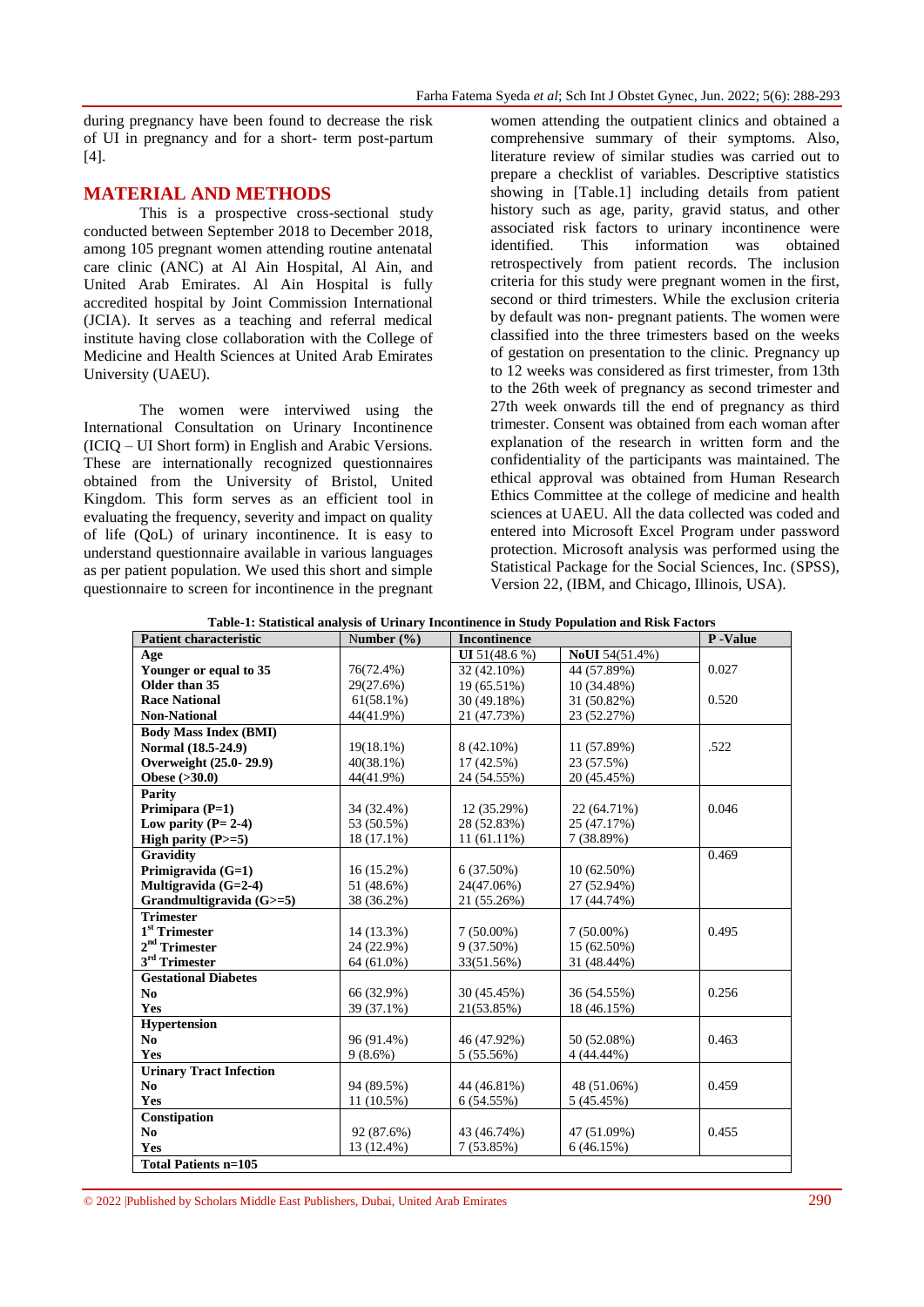## **RESULTS**

Of total 105 pregnant women, 49% (n=51) complained of Urinary Incontinence during pregnancy [Figure.1]. Among those women who have reported UI, Stress incontinence was the most common type accounting for 52%, while Urge incontinence was the second most common accounting for 42%. Among the

51 patients who reported urinary incontinence, 50% (n=25) reported leaking no more than once a week. However,  $15.69\%$  (n=8) had leaking 2 to 3 times a week, and  $22.22\%$  (n = 18) had leaking once to several times a day. Regarding the quantity of urine leaked, 74.51% (n=38/51) reported leak in small amounts and 23.53% (n=12/51) had leakage in moderate amounts.



**Fig-1: Urine Incontience Rate among Pregnant Women**

The majority (60.4%) of the incontinent women reported that incontinence had no or minimum effect on their quality of life. All participants were between 19 to 45 years of age, 72.4 % being less than 35 years and 27.6 % being more than 35 years. On correlating Age with the presence of Urinary incontinence, it was found that there was a significant difference in urinary incontinence between those women less than 35 years versus older than 35 years. The incidence of incontinence increased with advanced age where 65% of the older age group (> 35 years)

complained of UI compared to 42% of the younger age group ( $\leq$ 35 years) (P = 0.027).

Majority of the participants (41.9%) were obese (BMI more than 30) and 38.1% were overweight (BMI more than 25). Body Mass Index (BMI) was classified using WHO classification 2018 as normal weight up to 24.9, overweight up to 29.9 and  $>30$  as obese. Urinary incontinence was reported more with increased BMI ( $P = 0.522$ ) described in [Figure.2].



**Fig-2: Graphical demonstration of the relation between increasing BMI and urinary incontinence**

On further analysis, 48.6 % of the participant was found to be multigravida, 36.2% were grand multigravida and 15% were primigravida. Urinary incontinence was more experienced in multiparous women compared to primiparous  $(p=0.034)$ . In addition, women with multiple vaginal deliveries had more UI compared to C-sections ( $P = 0.012$ ). Increasing

frequency was demonstrated in all types of urinary incontinence during the course of pregnancy. In our study, 13.73% women experienced UI in the first trimester, 17.65% in the second trimester and 64.71% women reported UI in third trimester. A large number of the participants had gestational diabetes mellitus (GDM) 37.1%. On correlation of GDM and the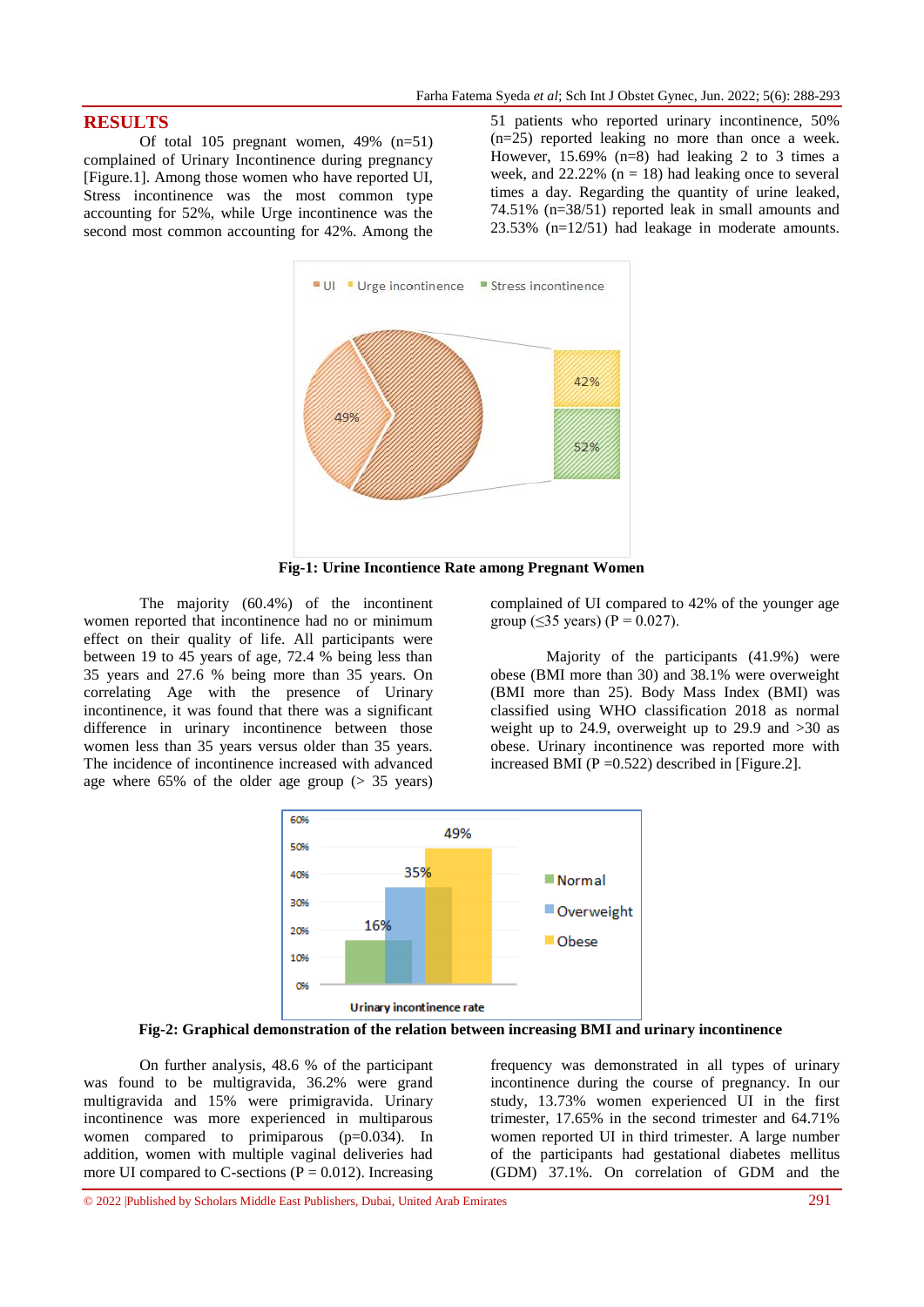presence of Urinary incontinence, there was no significant difference between GDM and Non GDM patients. 11 % of the participant experienced urinary tract infections, while 92% didn"t experienced UTI. Majority of participant had experienced no constipation 90%, while few of them were complaining of constipation 13%. There was no significant correlation between the presence of UI and other factors such as UTIs and Constipation.

# **DISCUSSION**

The prevalence rate of Urinary Incontience in our study is 49%.These findings are consistent with other studies, namely one reported study among pregnant women conducted in Turkey, that revealed a prevalence of (42.4%) [15]. around half of expectant mothers (50%) reported leaking no more than once a week; in 76% of them the volume was small in amount. The majority (60.4%) of the incontinent women reported that incontinence had no or minimum effect on their quality of life. When we compared our study to other studies the most evaluated risk factors have been age, parity and obesity. How these factors (and others) performed in the current study is discussed below; in the present study, all participants were between 19 to 45 years of age, 72.4 % being less than 35 years and 27.6 % being more than 35 years. In current study we have found that the incidence of incontinence increased with advanced age where  $65\%$  of the older age group ( $> 35$ ) years) complained of UI compared to 42% of the younger age group ( $\leq$ 35 years) (P = 0.027). Multiple studies are in concurrence with the statistics that the occurrence of UI increases with age [3, 4, 16]. Hence supporting our study. Another finding in the current study was that majority of the participants (41.9%) were obese (BMI more than 30) and 38.1% were overweight (BMI more than 25). We found that obesity or increased BMI is a predisposing factor in the onset of UI and this was consistent with various other studies [3, 17, 18]. However, some studies revealed that BMI favoured the presence of UI but was insignificant factor as mentioned by Seshan & Muliira (2013) and Vahdatpouretal (2015) [18, 13, 19]. This was contrary to several investigations in which BMI was reported to be one of the major factors in determining UI, because increased abdominal weight led to continuous strain over pelvic tissues, causing pelvic muscles to be persistently stretched and muscles and nerves to weaken over time [19-22]. In our study parity was a significant predictor of onset for UI.

Urinary incontinence was more experienced in multiparous women compared to primiparous; this was supported [16, 17, 22]. As the United Arab Emirates has a variety of nationalities, we have classified our patient into national and non-national categories. 58.1 % were a UAE national and 41.9% were nonnational. There was no significant correlation between the presence of UI and other factors such as Gestational Diabetes Mellitus (GDM), Hypertension and

Constipation. A large number of the participants had GDM 37.1% and some had experienced constipation 13%. In current study we have also evaluated patient for Urinary tract infection and we have found that 11 % of the participant were experienced UTI, while 92% didn"t experienced UTI. Lastly, a major prognostic factor for UI in our pregnancy was that as the gestational age progresses the UI had increased. UI increased with each trimester and was prevalent the most in the third trimester. This was in concurrence in with reports in other studies [1, 23, 24, 25].

## **CONCLUSION**

In conclusion, UI during pregnancy is a warrants significant public health consideration. It is essential to pay more attention to diagnose UI in pregnancy and understand its effect on women"s health. Although many studies on UI have been performed on women, few have focused on UI in pregnant women. This study is the first to analyse the prevalence of UI amongst the pregnant patients presenting to Al Ain Hospital, United Arab Emirates. A significant proportion of pregnant women experienced urinary incontinence which was not reported to their primary care providers. The predictors reported in this study can be used to enhance identification of symptoms, diagnosis, referral to specialized clinics and reassurance of patients. Therefore, more health education and awareness must be enforced to ensure early detection and management.

#### **RECOMMENDATIONS**

Implement educational programs and antenatal discussions to increase awareness about UI, especially to reduce the stigma regarding this issue and encourage women to report symptoms. Issue booklets/leaflets to educate patients about the risk factors of UI and preventive methods such as pelvic floor exercises. Offer referral to gyn urology speciality clinics. Conduct studies on a larger scale with better resources to determine the prevalence of UI treatment.

#### **REFERENCES**

- 1. Sangsawang, B., & Sangsawang, N. (2013). Stress urinary incontinence in pregnant women: a review of prevalence, pathophysiology, and treatment. *International urogynecology journal*, *24*(6), 901-912.
- 2. Demircan, N., Özmen, Ü., Köktürk, F., Küçük, H., Ata, Ş., Harma, M., & Arıkan, İ. İ. (2016). What are the probable predictors of urinary incontinence during pregnancy?. *PeerJ*, *4*, e2283.
- 3. Fritel, X., Ringa, V., Quiboeuf, E., & Fauconnier, A. (2012). Female urinary incontinence, from pregnancy to menopause: a review of epidemiological and pathophysiological findings. *Acta obstetricia et gynecologica Scandinavica*, *91*(8), 901-910.